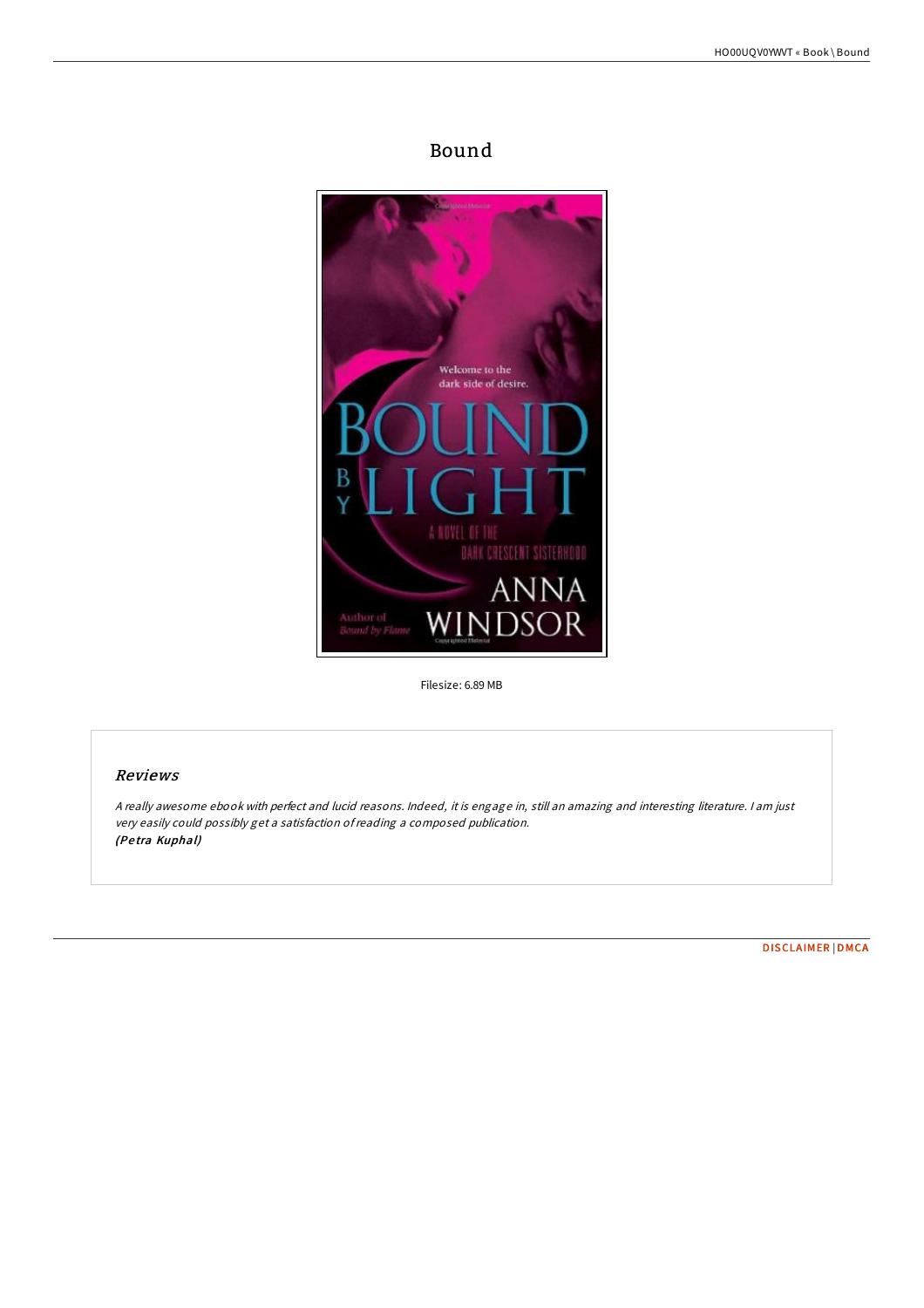# **BOUND**